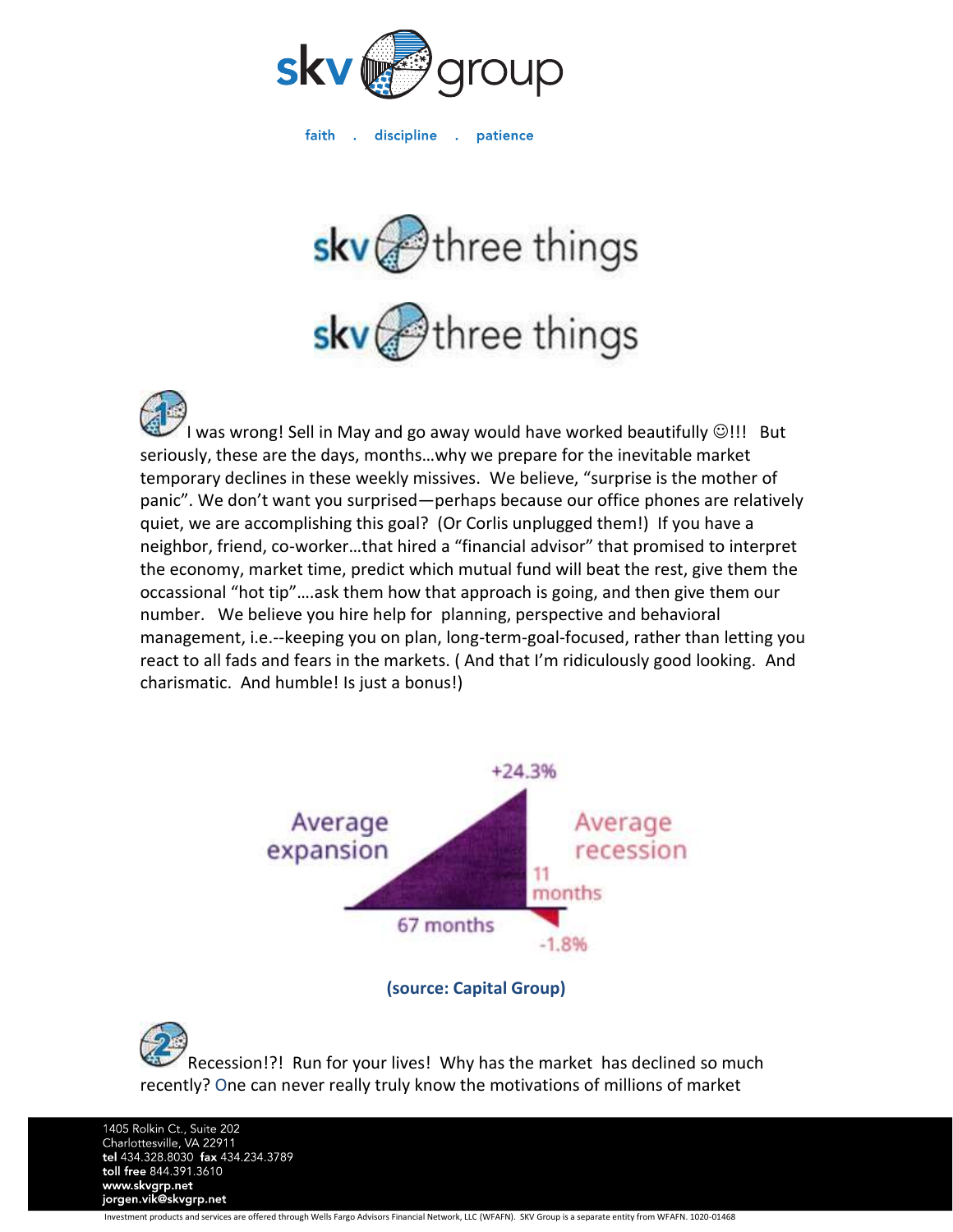

## faith . discipline . patience

participants, but broadly I think it is safe to say many are selling stocks out of a fear of inflation leading to a possible recession. For starters, as we know, acting on emotion seldom is rewarding. In any endeavor! And as history shows over and over again, the occasional economic contraction is an inextricable part of the business cycle, and leads to long term growth, expansion. You can't have one without the other. So, "embrace the suck", and keep perspective—we have had 11 recessions since 1950 and we all lived to tell about it. This time is NOT different.

Have you heard of the "3 Good Things" exercise? (No, not reading this weekly piece) It was created by Martin Seligman, a leading expert on positive psychology. "*We found the exercise boosted participants' happiness…the longer…the more happiness levels rose…"* The exercise is to write down three good things that happened that day as you go to bed. Easy peasy. "*With the exercise, you're slowly training yourself to notice everyday blessings that you might take for granted." Gratitude is so good for us—both psychologically and physically. An attitude of gratitude has been linked to higher selfesteem, better relationships and stronger sense of resilience*," explains Seligman. Try it!



This week is the anniversary of one of my favorite speech quotes ever---"*I have nothing to offer but blood, toil, tears and sweat,"* Winston Churchill, May 1940.

As always, I'm honored and humbled you have given me the opportunity to serve as your financial advisor. I am lucky to be in the foxhole with the greatest clients in all the land. We hope you view us as your *friendly, knowledgeable, and reassuring source of financial guidance.*



**PATIENCE** 

The opinions expressed in this report are those of the author(s) and are not necessarily those of Wells Fargo Advisors Financial Network or its affiliates. The material has been prepared or is distributed solely for information purposes and is not a solicitation or an offer to buy any security or instrument or to participate in any trading strategy. S&P 500 Index: The S&P 500 Index consists of 500 stocks chosen for market size, liquidity, and industry group representation. It is a market value weighted index with each stock's weight in the Index proportionate to its market value. Past performance is no

1405 Rolkin Ct., Suite 202 Charlottesville, VA 22911<br>tel 434.328.8030 fax 434.234.3789 toll free 844.391.3610 www.skvgrp.net jorgen.vik@skvgrp.net

Investment products and services are offered through Wells Fargo Advisors Financial Network, LLC (WFAFN). SKV Group is a separate entity from WFAFN. 1020-01468